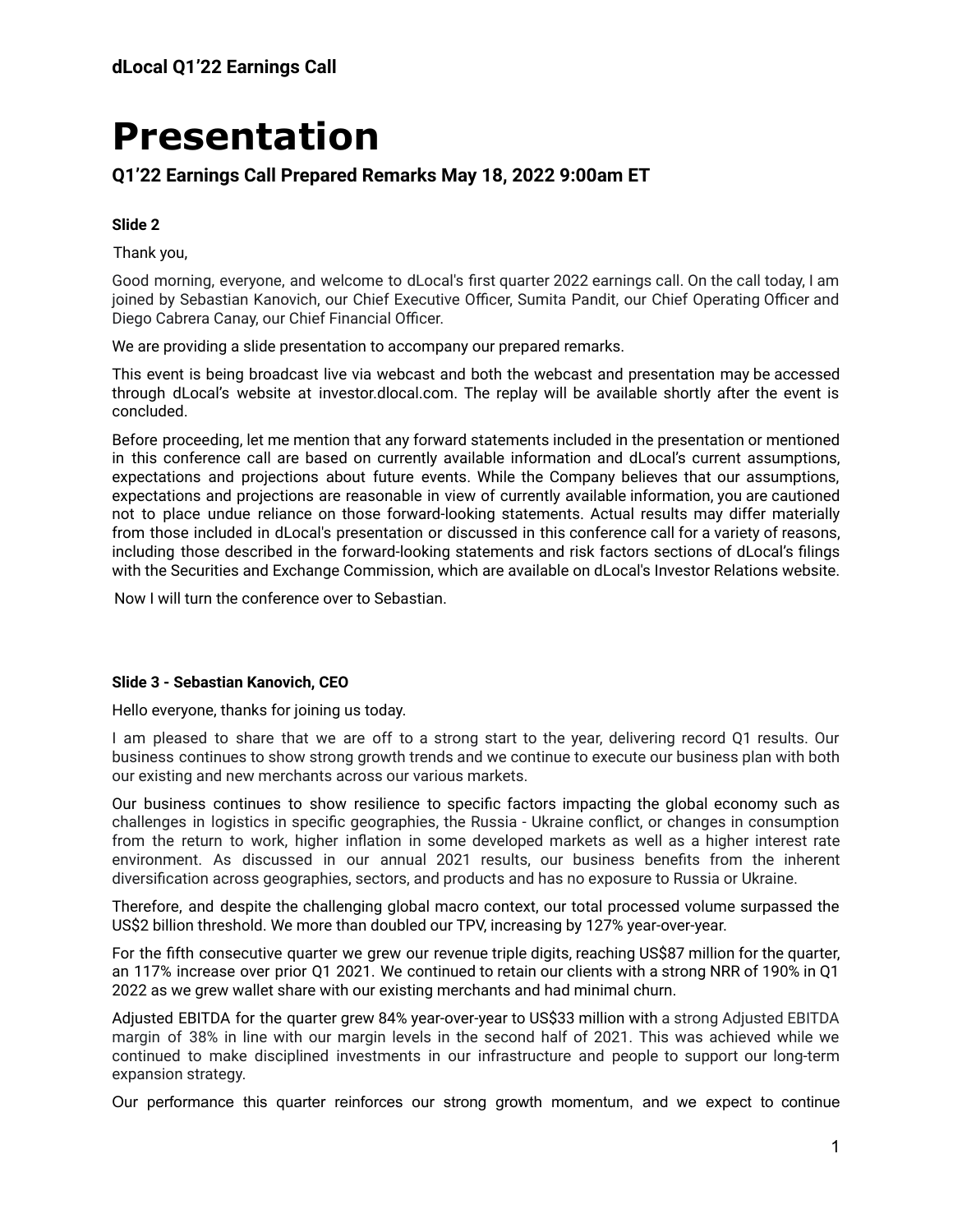delivering growth supported by the performance of our existing and new merchants using our platform.

## **Slide 4 - Sebastian Kanovich, CEO**

We have always operated with the philosophy of delivering disciplined profitable growth. Our Adjusted EBITDA for the first quarter of 2022 reached 33 million dollars, increasing by 84% year-over-year.

If we look at our Adjusted EBITDA for the last twelve months of 2022, it has more than doubled compared to the last twelve months of 2021, reaching 114 million dollars, that's a 118% increase.

In the last few quarters, given our strong profitability, we have continued to strengthen our cash position and our balance sheet. We believe this gives us continued flexibility to execute our long-term growth strategy.

## **Slide 5 - Sebastian Kanovich, CEO**

As I have mentioned, in the first quarter of the year, our TPV has more than doubled year over year. The significant increase has been supported by the fast growth of our global merchants.

Our business model is not dependent on the performance and outlook of any single industry vertical. We have merchants from more than 10 different verticals and every vertical is well balanced in our portfolio. No single vertical accounted for more than 20% of our TPV in Q1 2022.

Although Q1 2022 has been marked by a challenging global macro environment due to the specific factors I have mentioned, our business continues to benefit from the diversity of our merchants across industry verticals, geographies, products, and consumer behavior patterns. We have seen different verticals go through specific cycles but our overall business benefits from verticals showing strong growth while another vertical may go through a short term down cycle, balancing each other out. So, while individual merchants may have idiosyncratic exposure to these factors, when we look at our overall volume, it remains quite stable.

As you can see on the right-hand side of the slide (I am on slide 5), all our verticals showed strong year-over-year growth in Q1 2022, with Consumption experiencing the highest growth, increasing by more than 5 times year over year driven by both on-demand delivery and commerce. On-demand delivery experienced high growth as we onboarded a leading Latin American on-demand delivery platform last year and we also grew existing customers by taking them to new geographies. Regarding commerce, we have seen our merchants scale their volume quickly, and we have continued to gain wallet share with these customers by adding new geographies and payment methods with them. Mobility increased by more than 2 times year over year, especially as travel picked up pace around the world. Entertainment and services also experienced high growth, increasing by more than 1.5 times year over year.

I will now hand it over to Sumita to discuss our expansion strategy.

#### **Slide 6 – Sumita Pandit, COO**

Thank you Seba.

Our merchants are not only well diversified across diverse verticals but also on a geographical basis. An important strategic priority for us is to continue to grow our business outside Latin America. We believe in the long run, this will further strengthen our business as merchants look for a single API and a single integration to access multiple emerging markets including markets in Africa and Asia.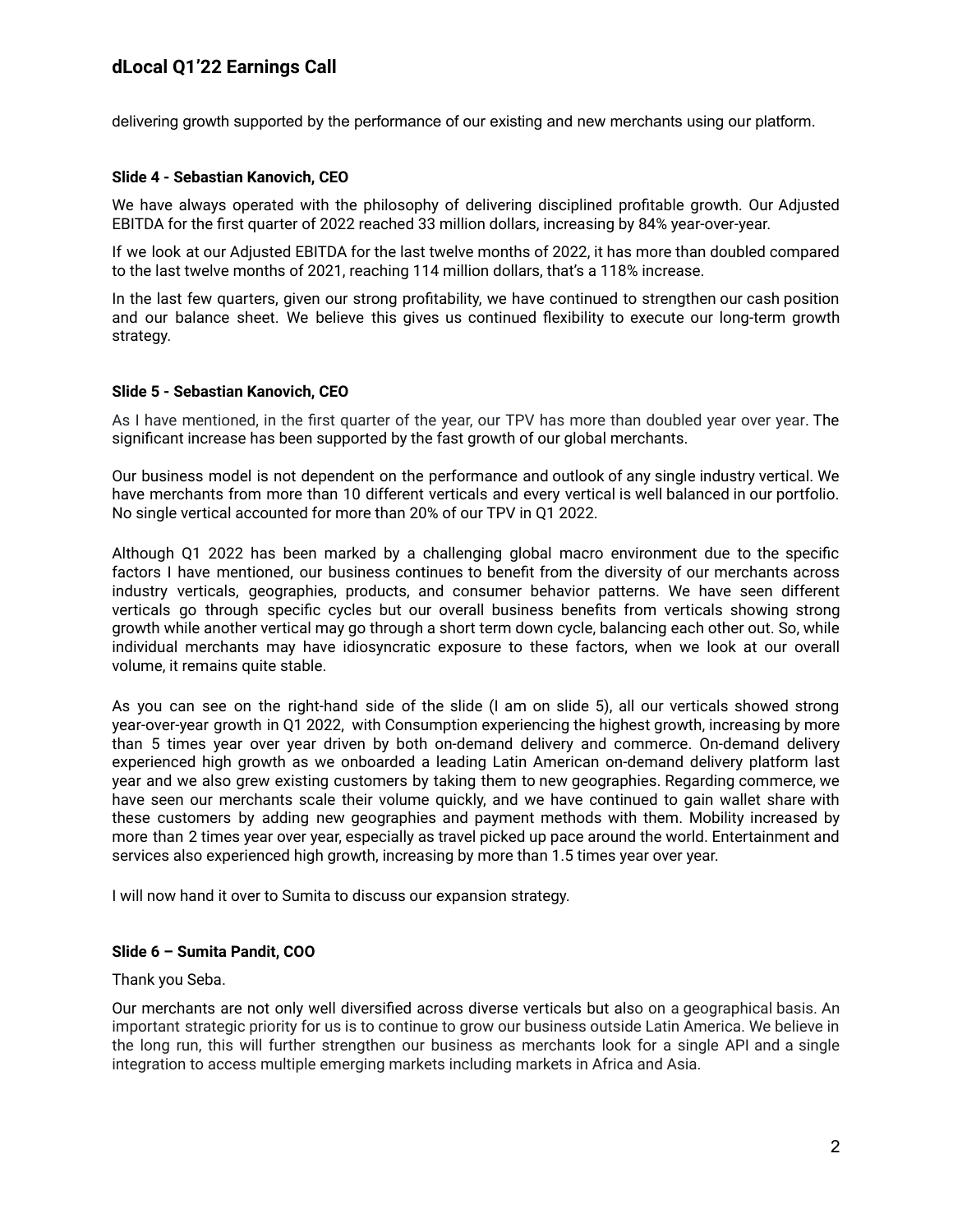We have continued to grow our presence outside Latin America, adding Ivory Coast and Rwanda to our infrastructure network during Q1 2022, bringing the total number of countries in which we make our services available to 37.

We continue to add new countries based on where our merchants want us to serve them as well as our internal view of the prospects for a new country across our merchant base and the wider industry. We typically have a merchant-in-waiting when we add a new country, and this enables us to generate a high ROI on our expansion into a new country.

We believe that the infrastructure we are building across geographies makes us an important partner for our merchants to achieve their own growth objectives. We are focused on growing with our merchants as they grow organically. Adding new countries and establishing multiple local connections is complex and merchants value the infrastructure network we are creating.

## **Slide 7 – Sumita Pandit, COO**

Slide 7 - Our focus on building a global footprint has continued to yield results. We continue to see strong revenue growth across all geographies. Dollar revenues in Latam increased triple digits by 116% year-over-year to US\$78 million.

Dollar revenues in Africa and Asia also increased triple digit by 127% year-over-year and represented 11% of our total revenues in this quarter. Our revenues from Asia and Africa was US\$10 million in the quarter. As a comparison, for the full year 2021, our revenues from Africa and Asia were \$21 million.

We are pleased with our run-rate expectations for our business in Asia and Africa. We expect our share of Asia & Africa revenue to gradually increase over time as we continue to cross sell to merchants that originally started their relationship with us in Latin America to countries such as Nigeria, South Africa, India, and Indonesia. We are also increasingly starting to see merchants initiate their relationship with us through markets in Asia and Africa and then expanding to Latin America.

## **Slide 8 - Sumita Pandit, COO**

We continue to invest in our business responding to the incremental opportunities we face. We are fully committed to further diversify our geographic footprint, especially in Africa and Asia. To accelerate this growth, Jacobo Singer, President of dlocal, is making South Africa his base for the near future, to build the team, develop the dLocal culture and enhance our infrastructure and network, setting the foundations for our long term growth in the region.

In early 2022, we moved senior leaders to become general managers of our businesses in Asia and Africa. They have moved to Nigeria and Singapore respectively in the last few months. Having senior executive members in these new geographies also helps us emphasize and retain our dLocal culture.

At the end of 1Q22, we had 562 employees, increasing by 54% or by 197 FTE year-over-year. During the quarter, we grew significantly in all areas, with particular focus on Tech & Product and Sales & Marketing. Our headcount has significantly expanded outside the Americas, as we focus on hiring locally to grow faster, reaching 100+ FTE outside the Americas by the end of March 2022, increasing by 104% year-over-year.

We are also proud to share that during the quarter we have added more than 50+ new payment methods in Asia and Africa.

We continue to evaluate select M&A opportunities to accelerate our growth in those regions.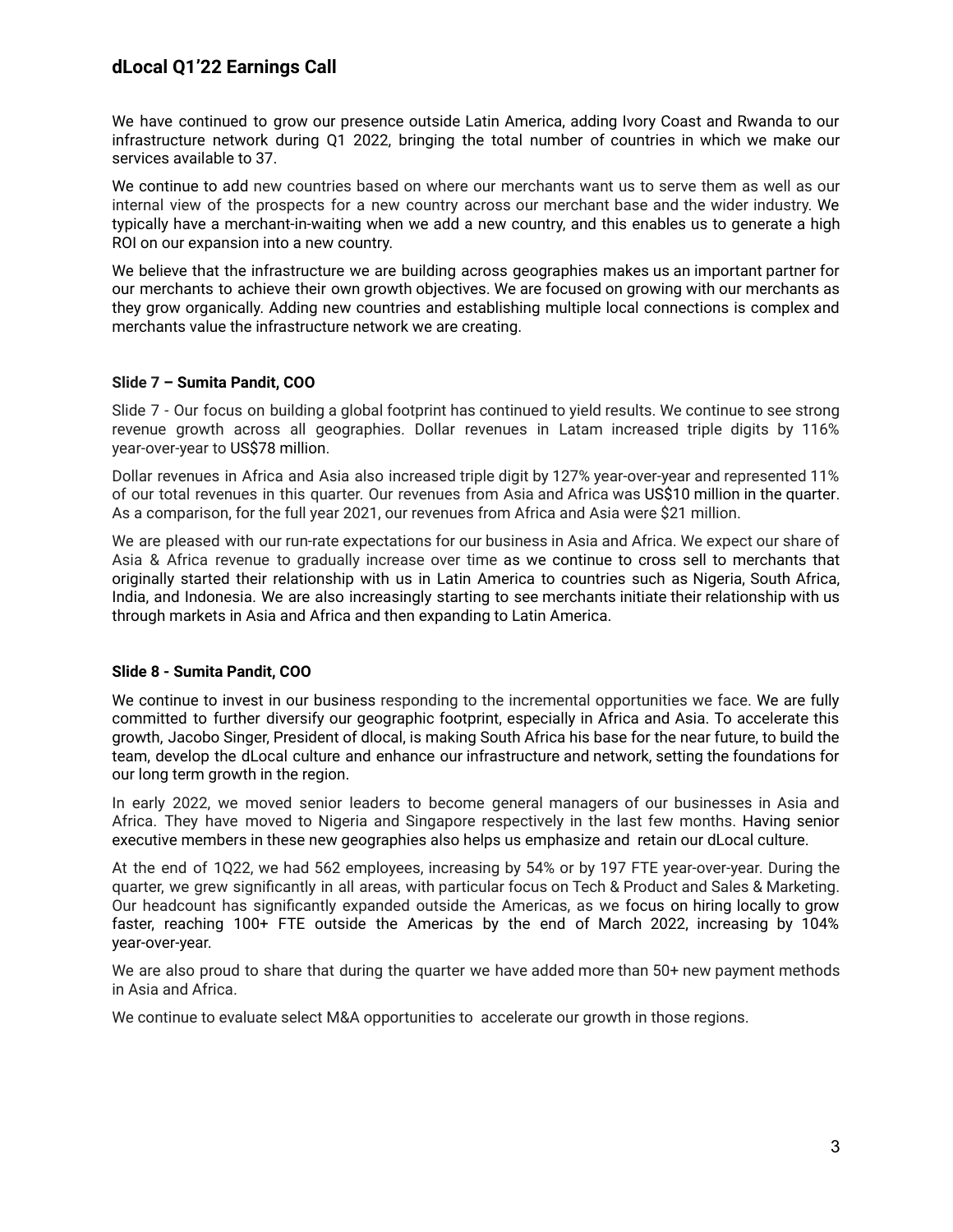## **Slide 9 – Sumita Pandit, COO**

Moving to slide 9, during the quarter, we continue to onboard new merchants with strong prospects. We have added 10+ new significant merchants to our portfolio, out of which 5 have started to process with us in Africa or Asia.

We have been able to not only add new countries but also to deepen our presence in the countries where we currently operate by bringing new merchants and upselling and cross selling to our existing merchants. We have included a few examples in EMEA and Asia to show our successful land-and-expand strategy. The increase in the total numbers of merchants in India, Indonesia, Nigeria and South Africa shows our continued success in scaling our business in new geographies. For example, in India we started our operations back in 2018, and during the first year we provided our services to 5+ merchants. Today we are processing payments to 55+ merchants in India. Our operations in Indonesia, Nigeria and South Africa are more recent but we have more than doubled the number of merchants in these three countries since we opened up these markets.

Given our broad offering in terms of products, payment methods and geographies, our merchants value the convenience of a one-stop shop and this gives us an immense opportunity to continue scaling our customers and increase the barriers of entry for our competitors. We remain laser focused on monetizing our existing client base and gaining share of wallet.

Diego will now review our financial highlights.

## **Slide 10 - Diego Cabrera Canay, CFO**

Thanks Sumita. Let's start with slide 10

We have seen strong TPV growth during the quarter. In Q1 2022, our TPV surpassed the US\$2 billion threshold, increasing by 127% year-over-year, and 13% compared to the fourth quarter of 2021.

As mentioned in slide 4, the growth is attributable to the performance and continued growth of our merchants across most verticals, particularly in on-demand delivery, travel, commerce, advertising and SAAS ("software as a service").

I would also like to highlight that we have experienced growth both in pay-ins and pay-outs during the quarter.

For pay-ins we have seen a steady increase in TPV quarter after quarter. Specifically, in Q1 '22 pay-ins have tripled year over year.

As we commented during our last earnings presentation, pay-outs TPV had seen short-term fluctuations in Q4 '21. We are already starting to see improvement in our payout volumes with double-digit growth year over year and mid single digit growth quarter over quarter.

Revenues also reached a new record high of 87 million dollars during Q1 2022, having grown 117% year over year and 15% over the fourth quarter of 2021. As we add new merchants and scale existing ones, our revenue share from our top 10 merchants has continued to decrease, from 62% in Q1 2021 to 52% in this quarter.

Our revenues over TPV, or take rate, was 4.2% during the quarter, slightly better than our 4th quarter 2021 take rate of 4.1% and fairly in line with the levels seen in 1Q ´21 of 4.3%.

In this quarter, we saw a slight increase in the local to local share of TPV compared to Q1 21. The local to local and cross border split for this quarter was in line with what we processed in Q4 2021.

## **Slide 11 - Diego Cabrera Canay, CFO**

Let's move to slide 11.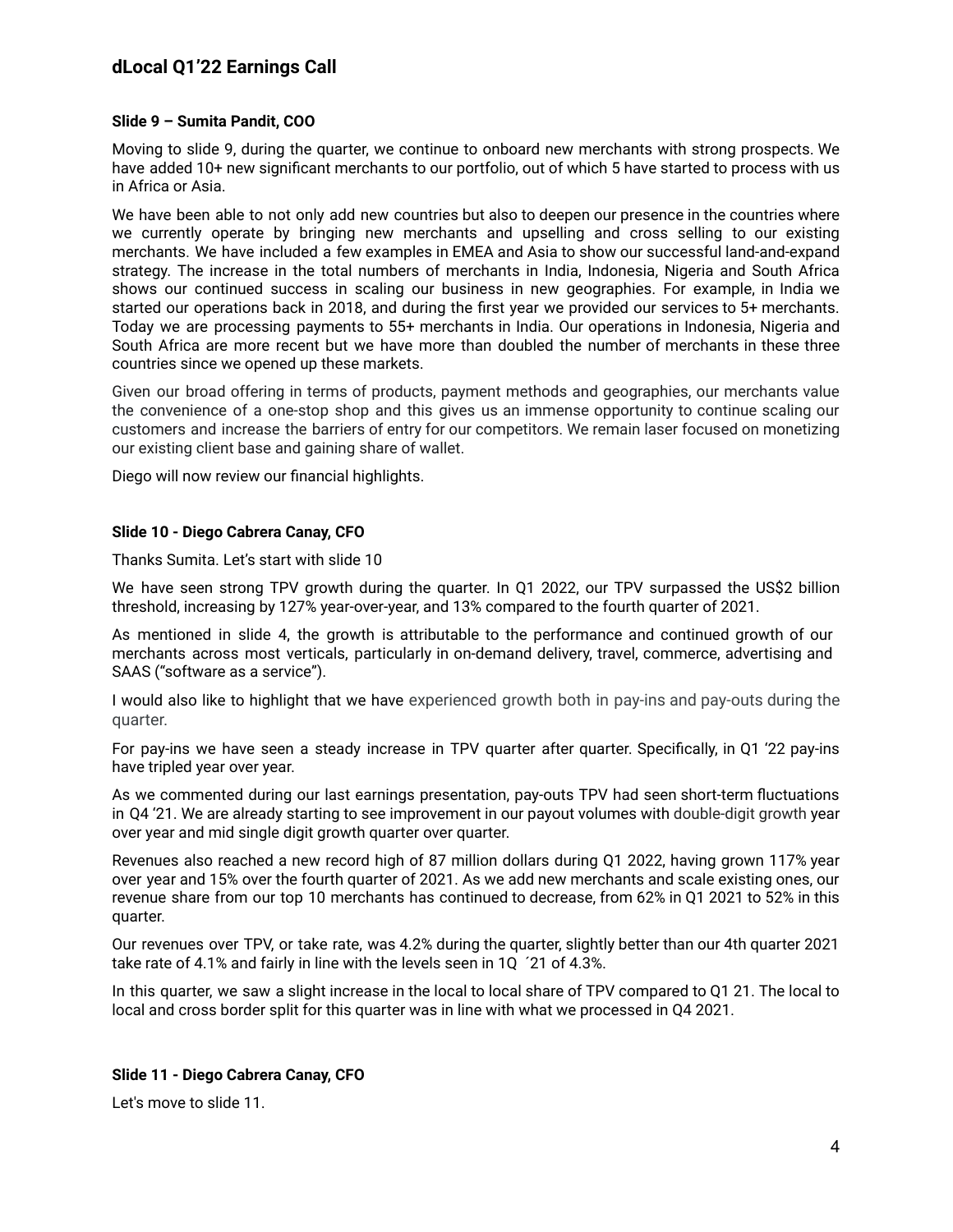Zooming in on our revenue, we continued delivering strong revenue growth both from our existing and from our new customers.

Revenues from existing merchants are those revenues that are driven by merchants that were already processing in the same period of last year, and revenues from new merchants are those revenues that are driven by merchants that started operating with us after the same period of last year. As our merchants typically have a 3 to 6 quarters ramp-up period, we believe the revenues from new merchants are just an initial indication of the potential of our new customers.

During Q1 2022 of the 117% year-over-year revenue growth, 90% or 36 million dollars came from existing merchants. Our revenue from existing merchants continues to grow from quarter to quarter, reaching \$77 million in Q1 2022, more than doubling the \$33 million that we achieved in the same period of last year.

Our NRR for the first quarter of 2022 was a strong 190%. We calculate NRR as the revenues from existing merchants over the total revenues of the same period of last year. As we commented in previous earnings presentations, we do not expect to maintain the same NRR levels in 2022. 2021 represented an all-times high in terms of revenue and TPV growth and therefore we expect the comparisons will get tougher starting from the second quarter of 2022.

We reaffirm our expectations that we provided during our previous earnings in March 2022 that we expect to maintain a healthy NRR north of 150% in the full year 2022.

The remaining 27% year-over-year revenue growth or 11 million dollars came from new merchants. This compares to the \$7 million recorded in the same period of 2021 and \$8 million in the fourth quarter of 2021, increasing by 61% year-over year and 43% quarter over quarter.

## **Slide 12** - **Diego Cabrera Canay, CFO**

Moving to slide 12, we continue to expand our gross profit & EBITDA.

Starting with our gross profit, as we have mentioned in the past, our commercial focus is to increase our gross profit dollars per merchant. As a result, our gross profit continues to grow at a healthy rate. We were able to scale our gross profit to \$44 million in Q1 2022, up 87% year-over-year and 12% quarter-over-quarter. Gross margin came at 50%, in line with the margin levels seen during the second half of 2021.

Our cost of processing for the quarter represented 2.0% of our TPV compared to 1.9% in the fourth quarter of 2021 and 1.7% in the first quarter of 2021. These increases were mainly driven by a change in business mix. Pay-ins, which have higher processing cost, increased their relative contribution, particularly year over year.

Moving to our Adjusted EBITDA, it was 33 million dollars for the first quarter of 2022, increasing by 84% year-over-year and 13% quarter-over-quarter. We are pleased that our Adjusted EBITDA margin was 38% in line with our margin in the second half of 2021. For 2022, we affirm our expectations that we provided during our last earnings that we expect our EBITDA margin to remain north of 35%.

If we look at operating expenses for the quarter excluding one-time or non-cash items, we see that they have grown 95% year over year, as we expanded our team and added more senior members. In addition we increased our travel and *in person* marketing events as things went back to normal and we also increased third party professional services as part of becoming a public company.

With that I will turn the call back to Seba to conclude.

## **Slide 13 - Sebastian Kanovich, CEO**

Thanks Diego.